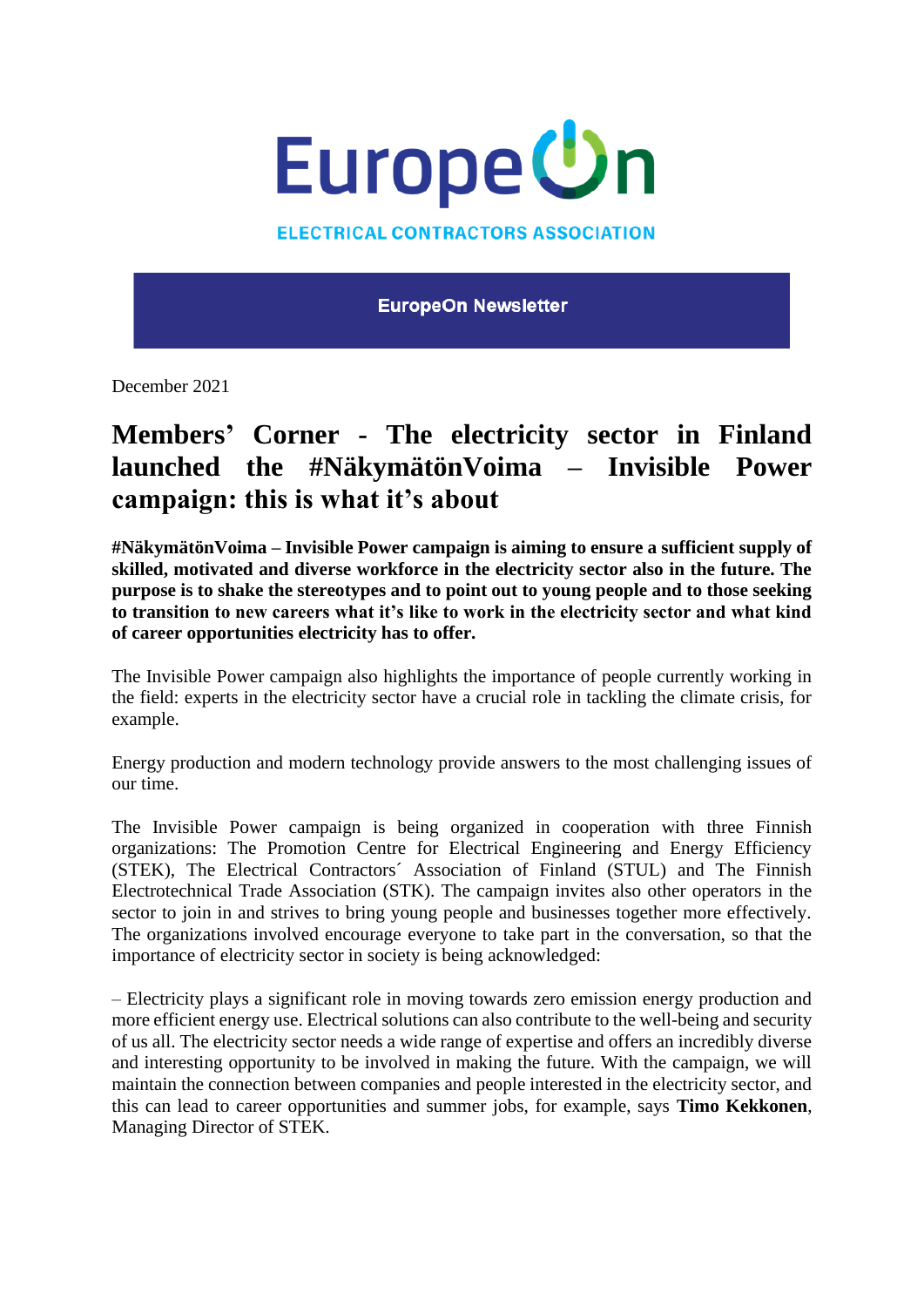– The electrical industry is more than just installation and contracting. There is a wide range of work opportunities related to electrical design engineering or import, export and wholesale trade, for example. The big mission of the industry is also to curb climate change by reforming, for example, transport and energy systems, renovating our properties and changing the way we use energy, says **Sallamaari Muhonen**Managing Director of STK.

– The electricity sector is not the only industry in need of young, skilled workforce. To attract enough labour, we need to raise the profile of the industry and articulate the career opportunities more widely. We cannot afford to lose any potential student, if the reason is lack of information, or because the field is presented unnecessarily through traditional stereotypes, says **Kai Puustinen**, Managing Director of STUL.

## **Four young top professionals show the variety of work the industry really has to offer**

In the first phase of the campaign, in late 2021 and early 2022, the target groups are students in primary schools and in colleges. The aim is to increase awareness of the electricity sector and to demonstrate the interesting and progressive opportunities it has to offer for the future. As part of the campaign, influential content is being produced for various social media sites.

The faces of the campaign present different backgrounds. They are four top young professionals working in the electricity sector: **Immaculate Rebeccah Wambui Kimotho**, a design engineer, **Henkka Lindeman**, an electrician, **Laura Remes**, a doctoral student, and **Kiran Santhosh**, a Senior Application Engineer. The professionals selected as the leading figures for the campaign will talk about their own paths to being professionals in the electrical industry and their current jobs.

The main channels of the Invisible Power campaign are the Instagram account at <https://www.instagram.com/nakymatonvoima/> and the TikTok account at <https://www.tiktok.com/@nakymatonvoima> . The website is at [www.nakymatonvoima.fi.](http://www.nakymatonvoima.fi/)

The campaign also uses a social media influencer, Petteri Mikkonen, and paid advertising on social media channels. In addition, Invisible Power was on display at the Studia student fair on November 23–24. Next year, the Invisible Power campaign will expand to the school world and will be strongly displayed at the Educa student fair and OPO fair for School Guidance Counselors, for example. The aim is to increase the attractiveness of the electricity sector as people apply for studies in the Spring.

## **Join the conversation #NäkymätönVoima and boost the campaign on your own channels**

The campaign's website can be found at [www.nakymatonvoima.fi](http://www.nakymatonvoima.fi/), and it introduces the main themes of the campaign and the faces of the campaign. There is also a material bank on the website, and you can freely download images and videos for your own use. The young people who have been chosen as the leading figures for the campaign will also be available for company events, for example.

## **More information:**

• The Promotion Centre for Electrical Engineering and Energy Efficiency STEK, Managing Director Timo Kekkonen, tel. +358 50 500 3214, e-mail: timo.kekkonen@stek.fi